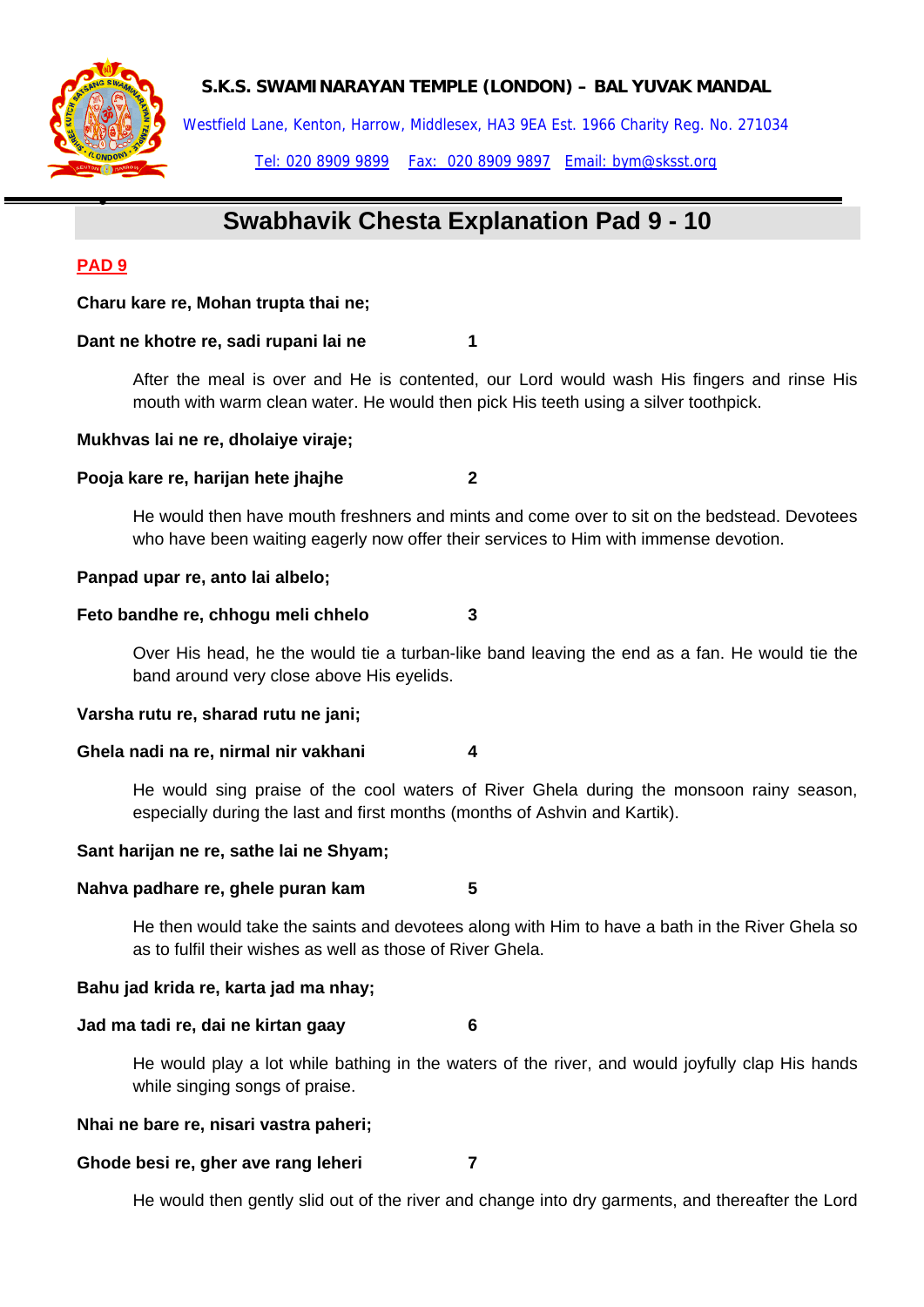



Westfield Lane, Kenton, Harrow, Middlesex, HA3 9EA Est. 1966 Charity Reg. No. 271034

Tel: 020 8909 9899 Fax: 020 8909 9897 Email: bym@sksst.org

would sport powder of all colours in all directions, while riding on horseback on the way back home.

## **Pavan yash ne re, harijan gata ave;**

## **Jivan joi ne re, anand ur na samave 8**

The devotees walking alongside Him sing songs of glory as their hearts overwhelm with joy after having sight of the Lord.

## **Gadhpur vasi re, joi ne jag adhar;**

## **Safal kare chhe re, nena varam var metalliste serves de la varam var de la varam var de la varam var de la varam var de la varam varam varam varam varam varam varam varam varam varam varam varam varam varam varam varam va**

The residents of Gadhada utilize their sense of sight well and repeatedly fulfil the purpose of having it by instilling the image of the Lord of all universes in their eyes.

## **Avi viraje re, osariye bahu nami;**

## **Dholiya upar re, Premanand na swami 10**

Our Lord, referred to by many names, would then alight the horse and come to sit on the bedstead placed in the veranda.

## **PAD 10**

## **Nij sevak ne re, sukh deva ne kaj;**

## Pote pragatya re, Purushottam Maharaj 1

The supreme Lord has Himself come to earth on this occasion, by reason of His sheer kindness towards His devotees and to give them the immense bliss emanating from His super-natural form.

## **Faliya mahi re, sabha kari viraje;**

## **Puran shashi re, udugan ma jem chhaje 2**

This Lord would sit in an assembly in the courtyard. He would glow at the centre of the congregation just like the full moon would glow in a dark cloudless sky.

## **Brahma ras varsi re; trupt kare harijan ne;**

## **Podhe ratre re, jami shyam shudha anna ne 3**

He would shower the gift of His immense divine knowledge about Himself and His universe to quench the thirst of wisdom of the devotees. He would then retire for the night after having a pure and light dinner.